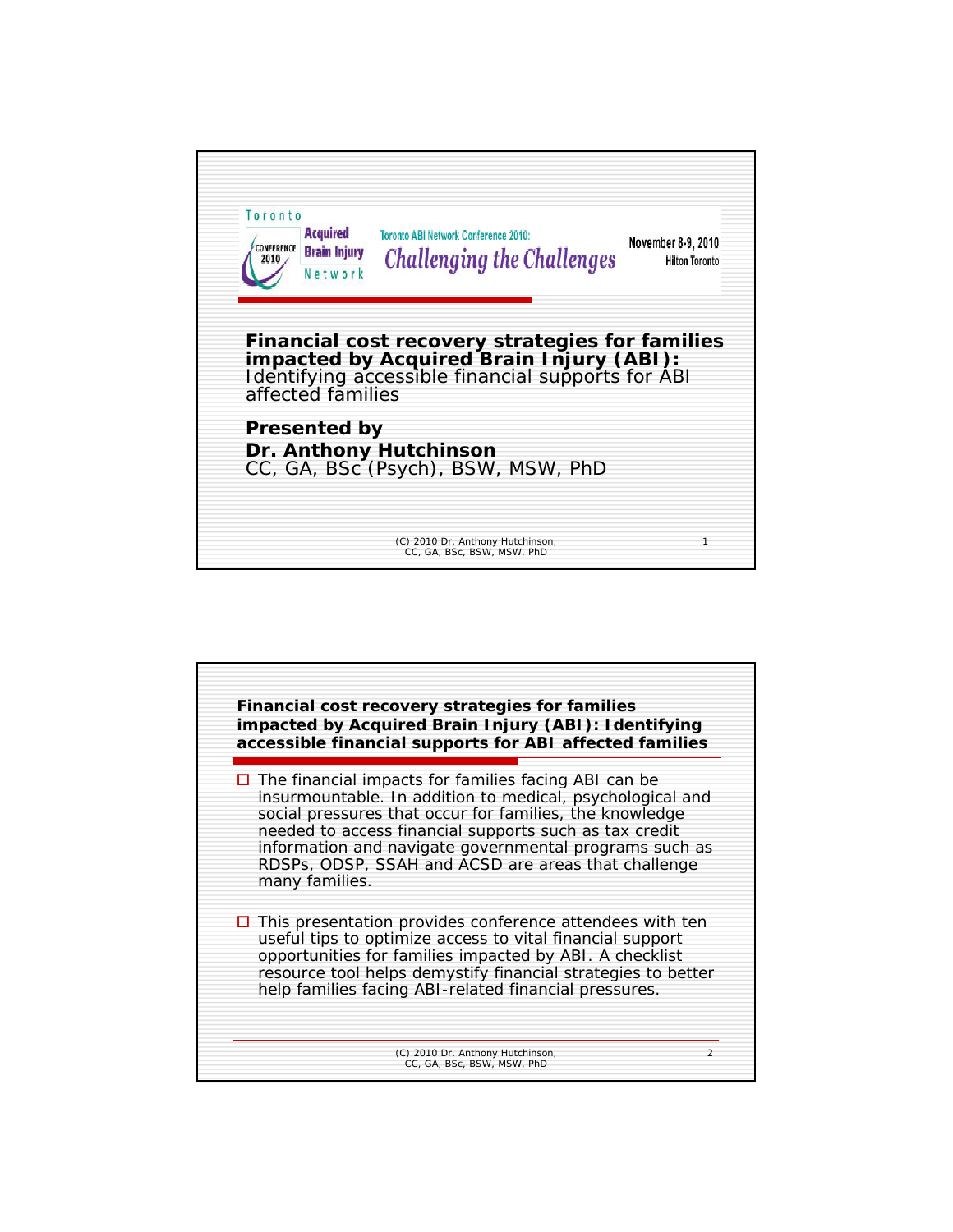

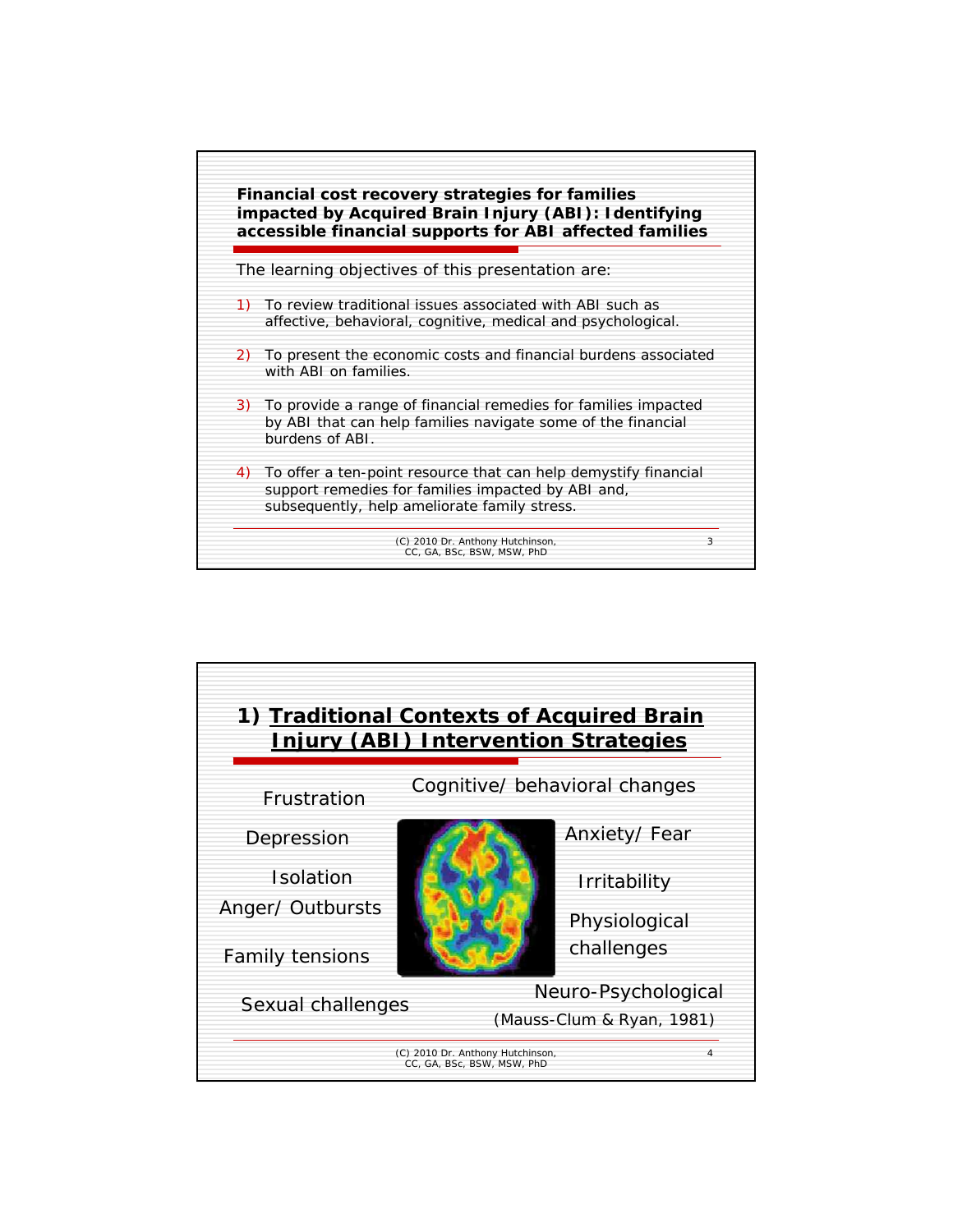

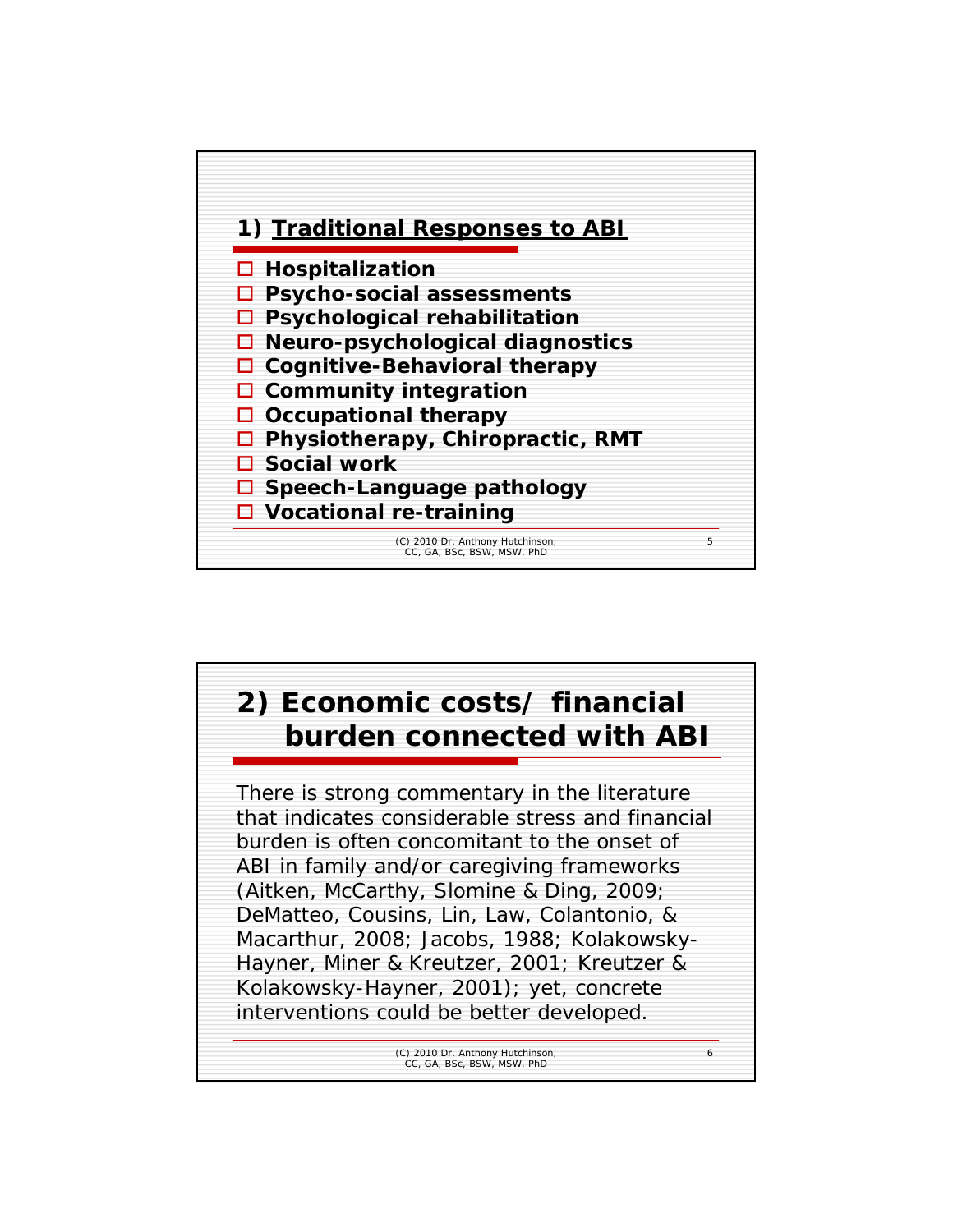

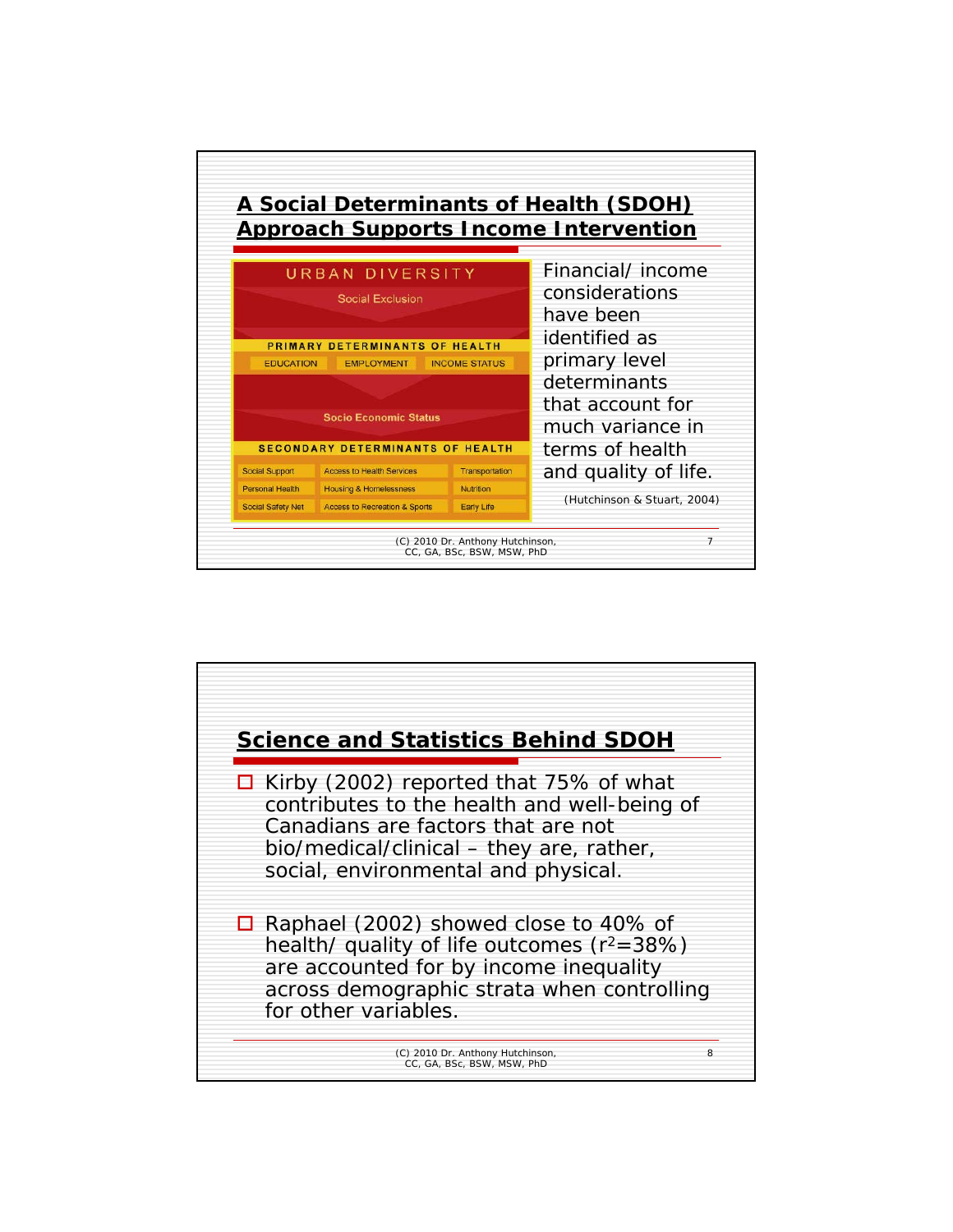

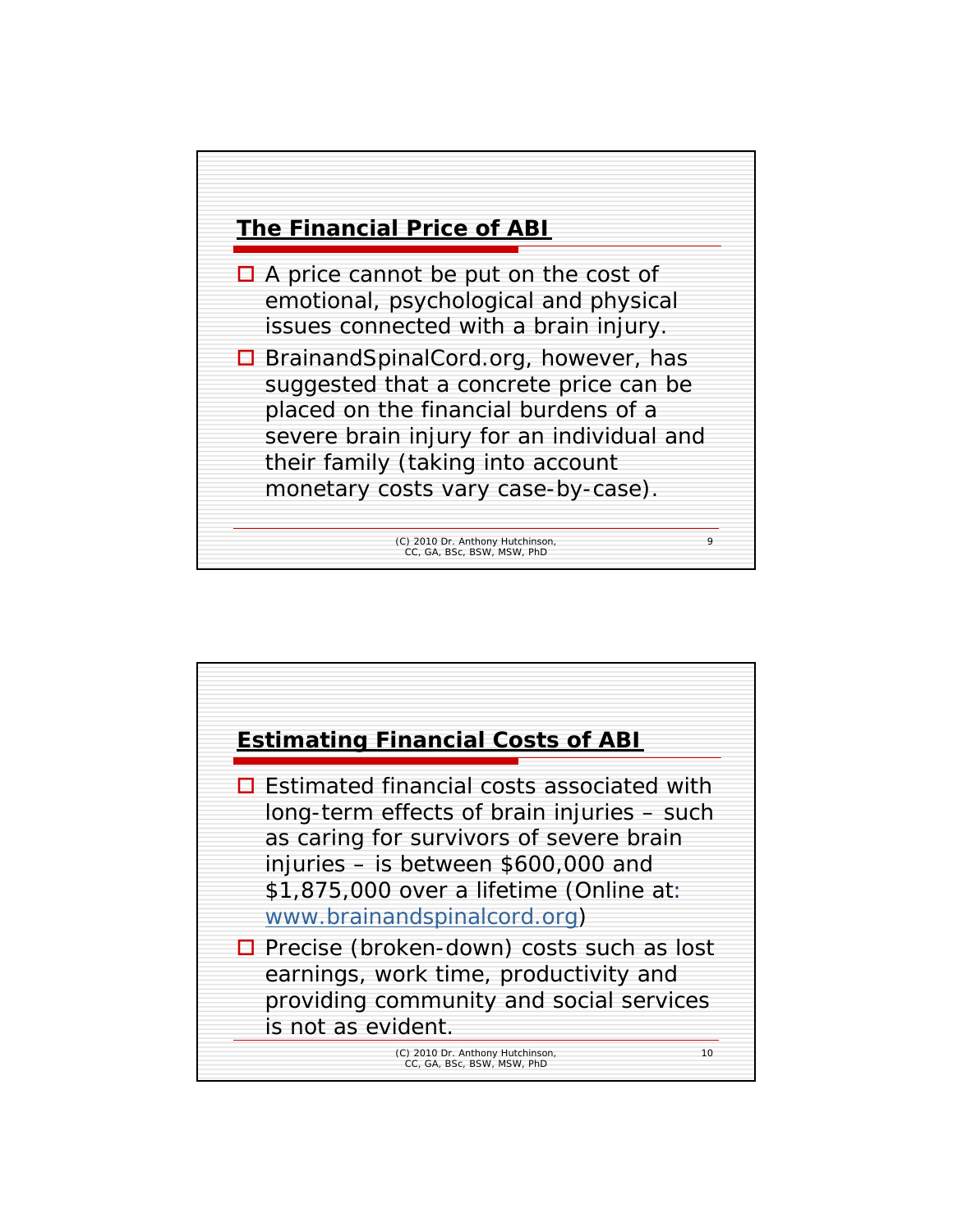

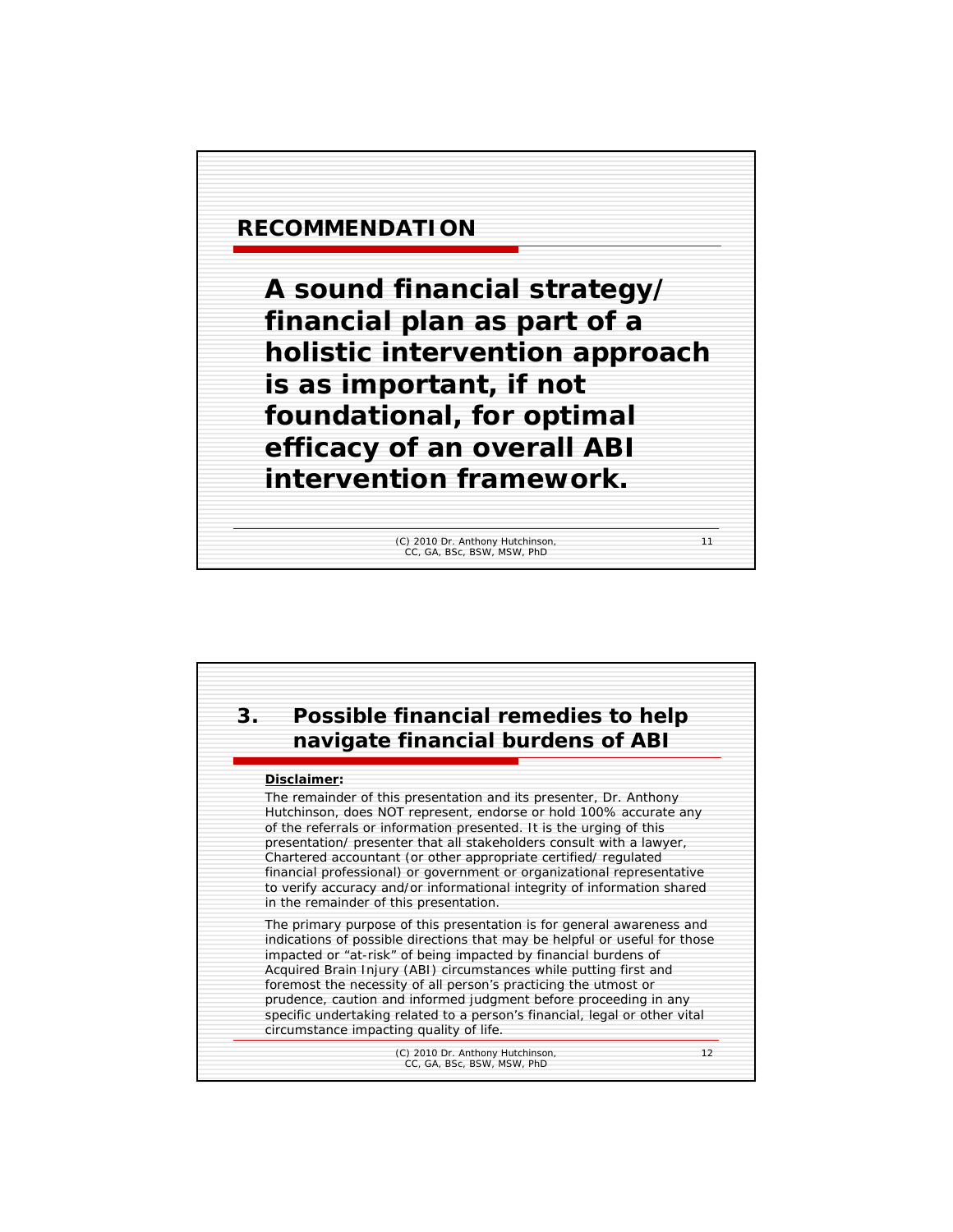

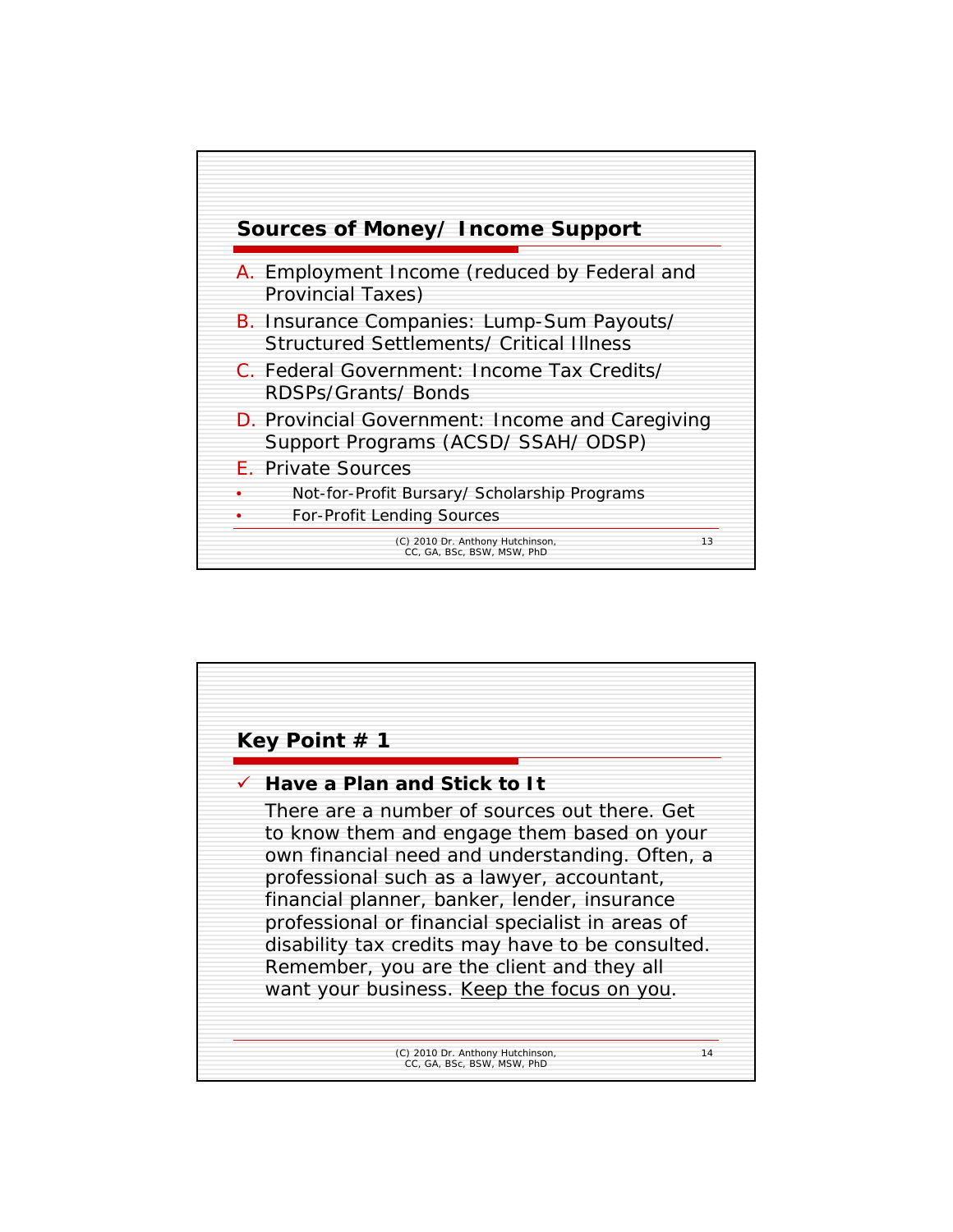

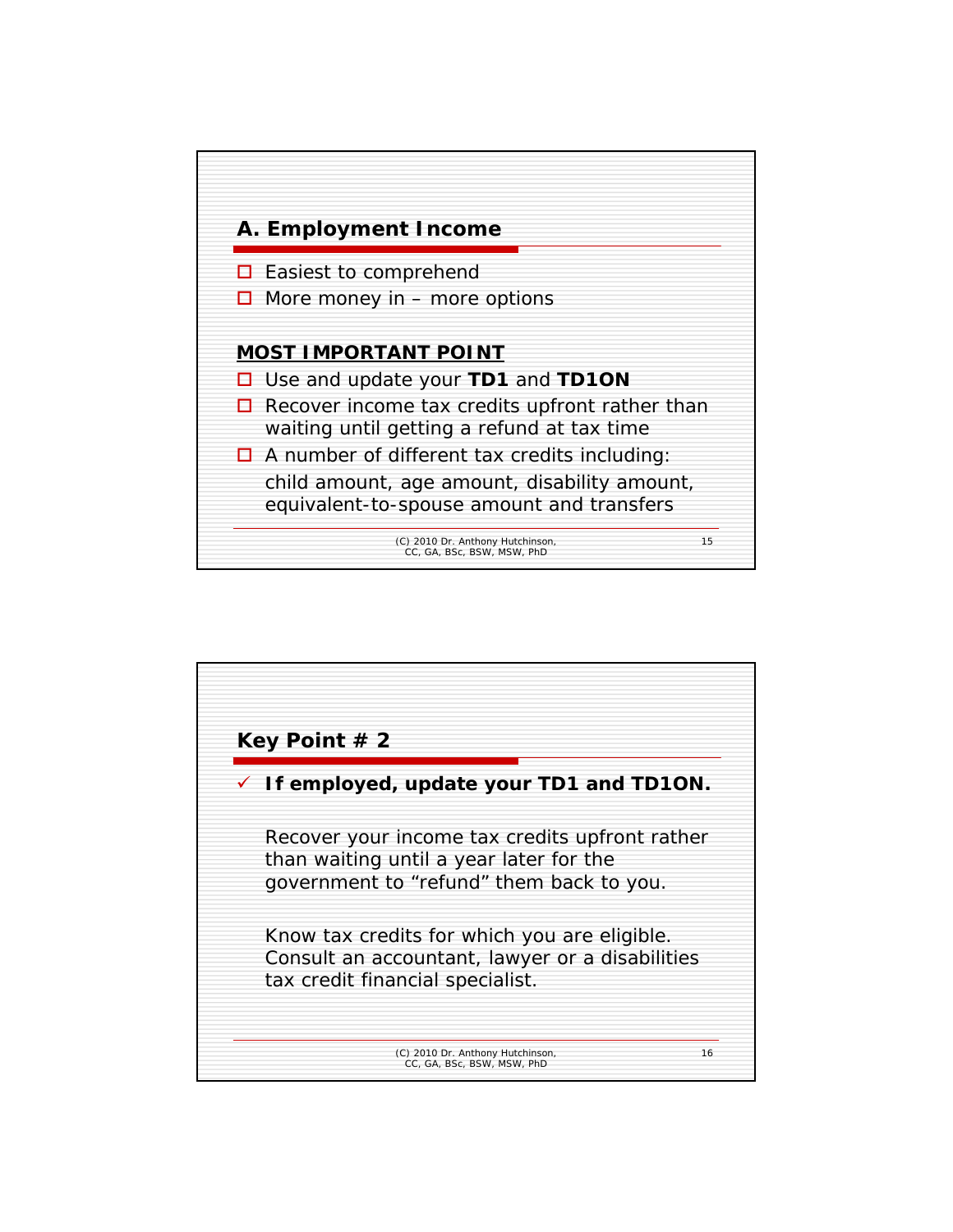

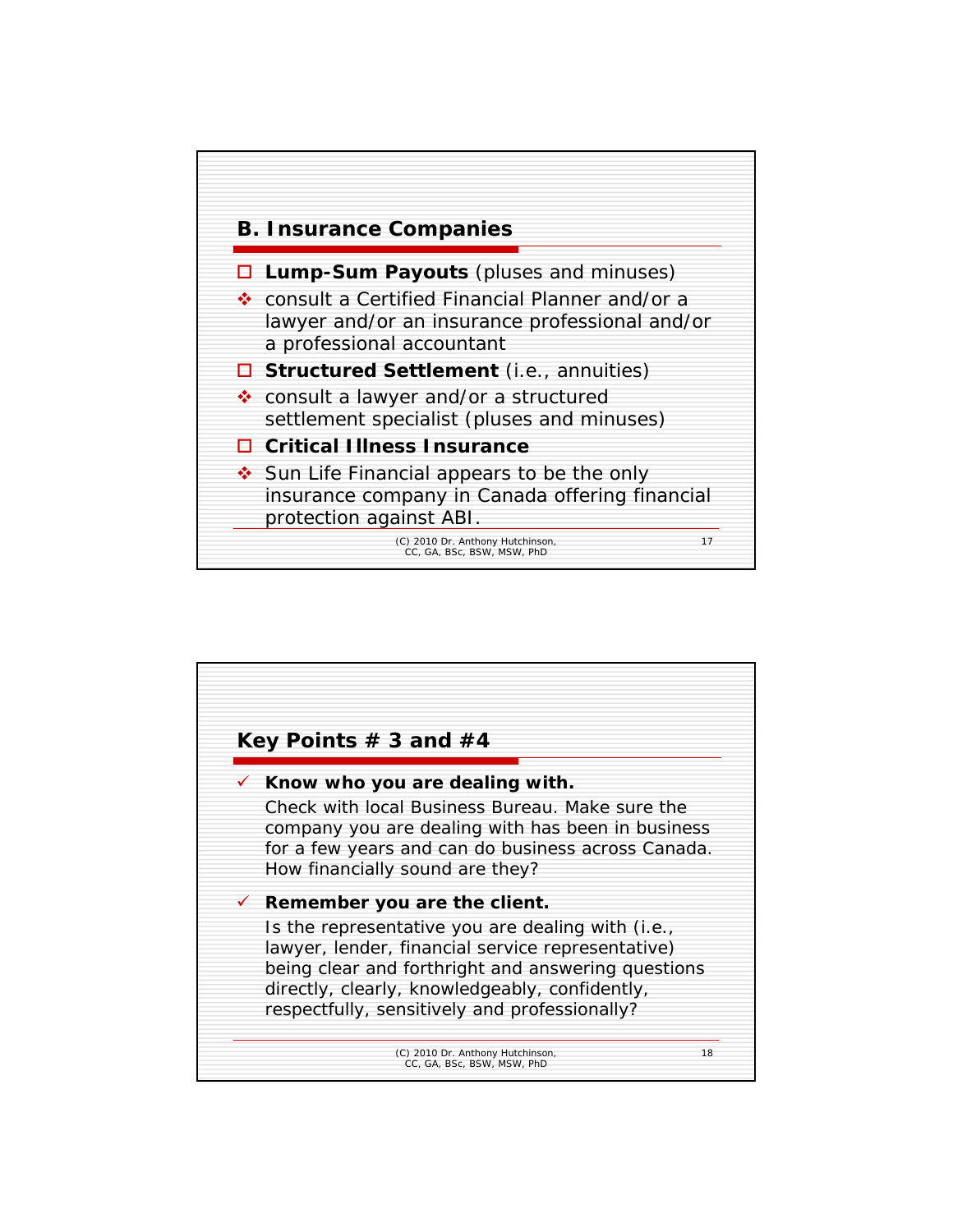

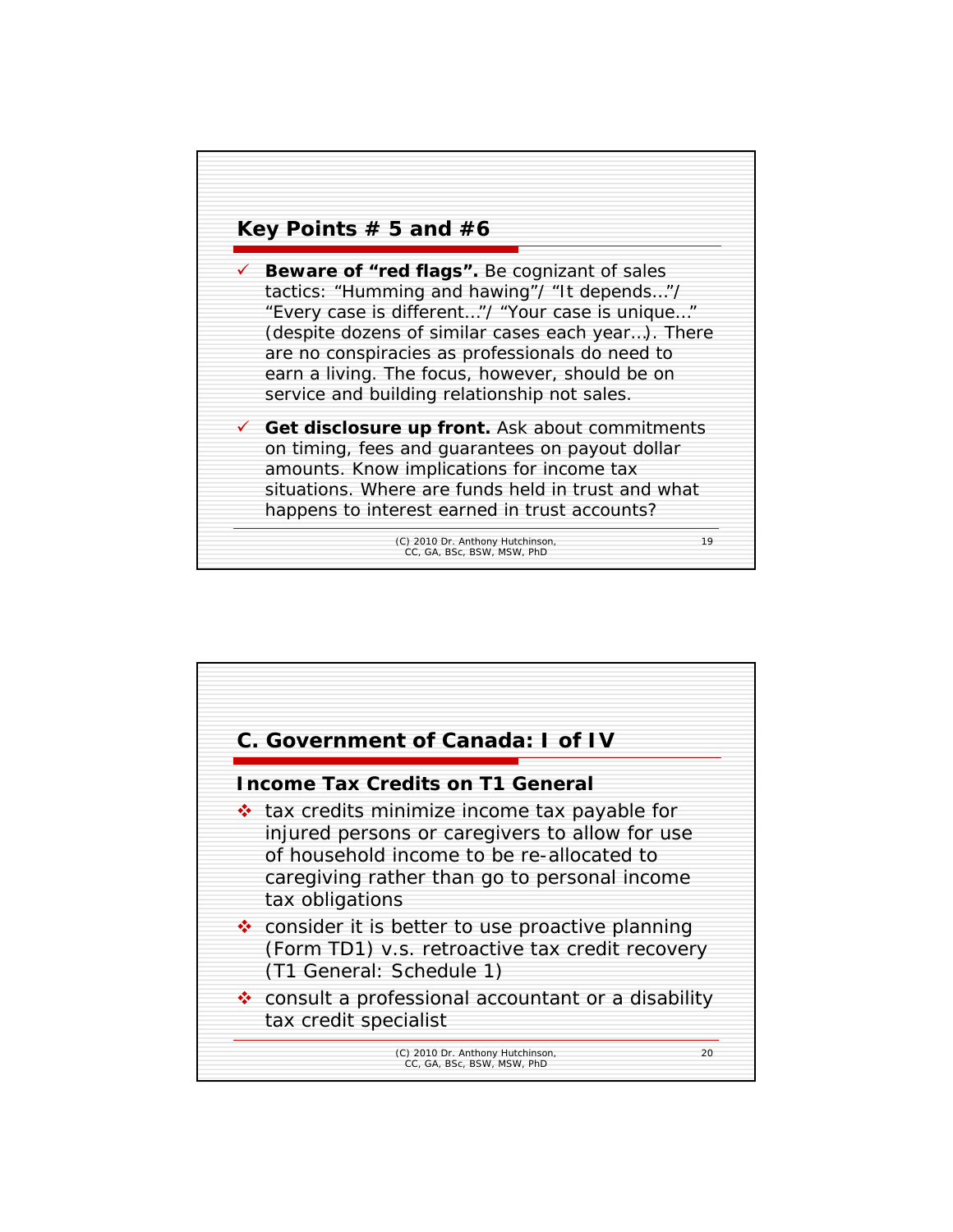

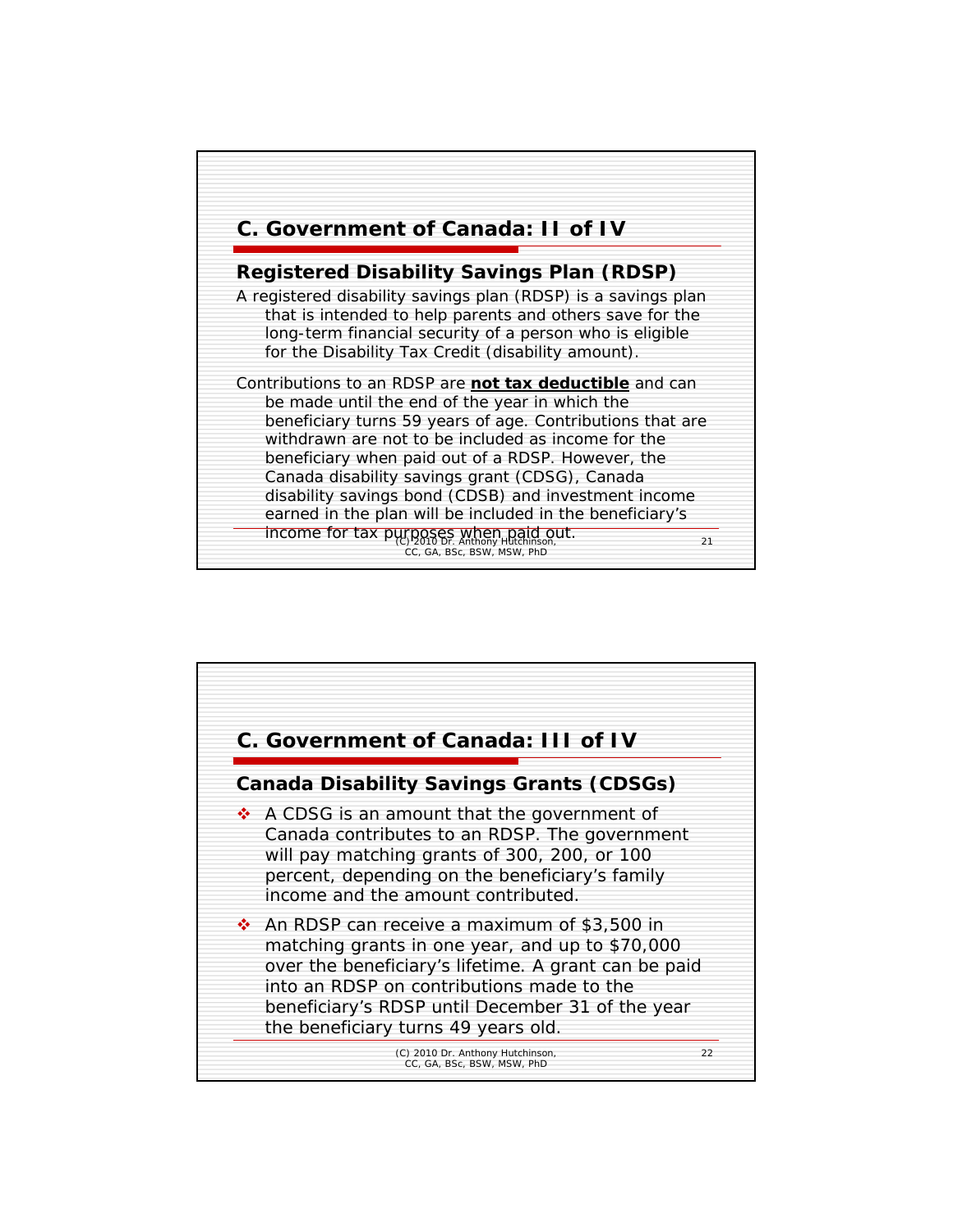

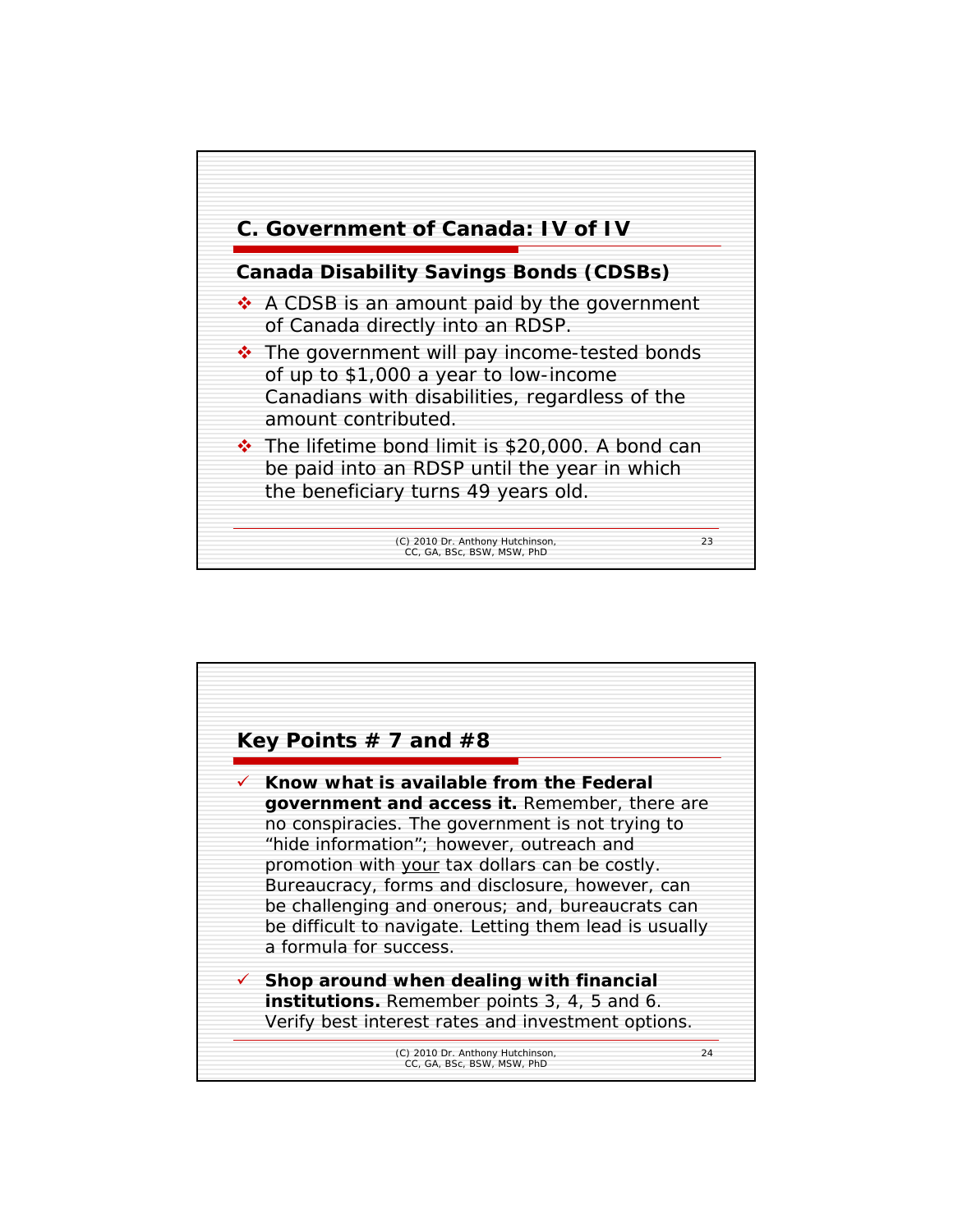

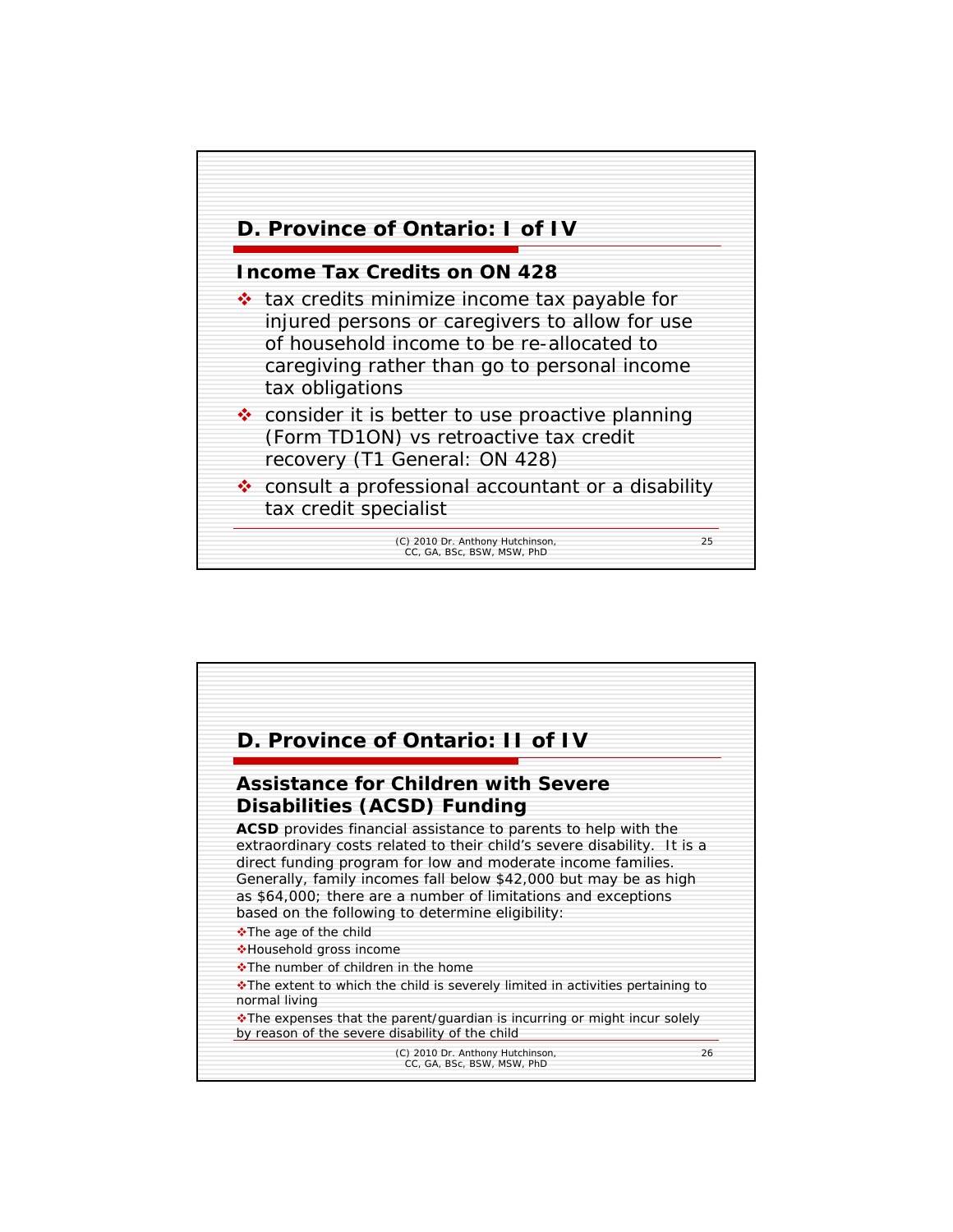

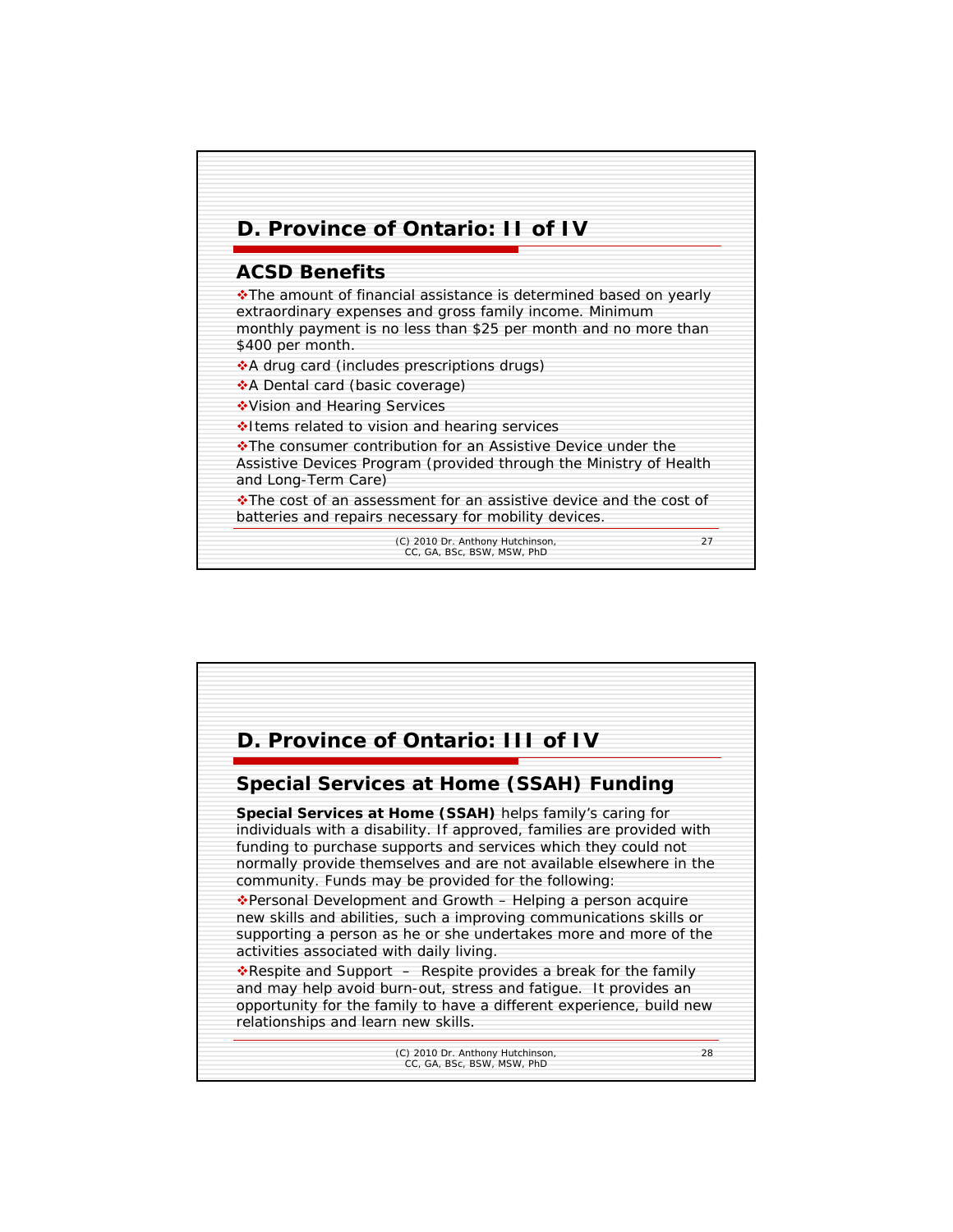

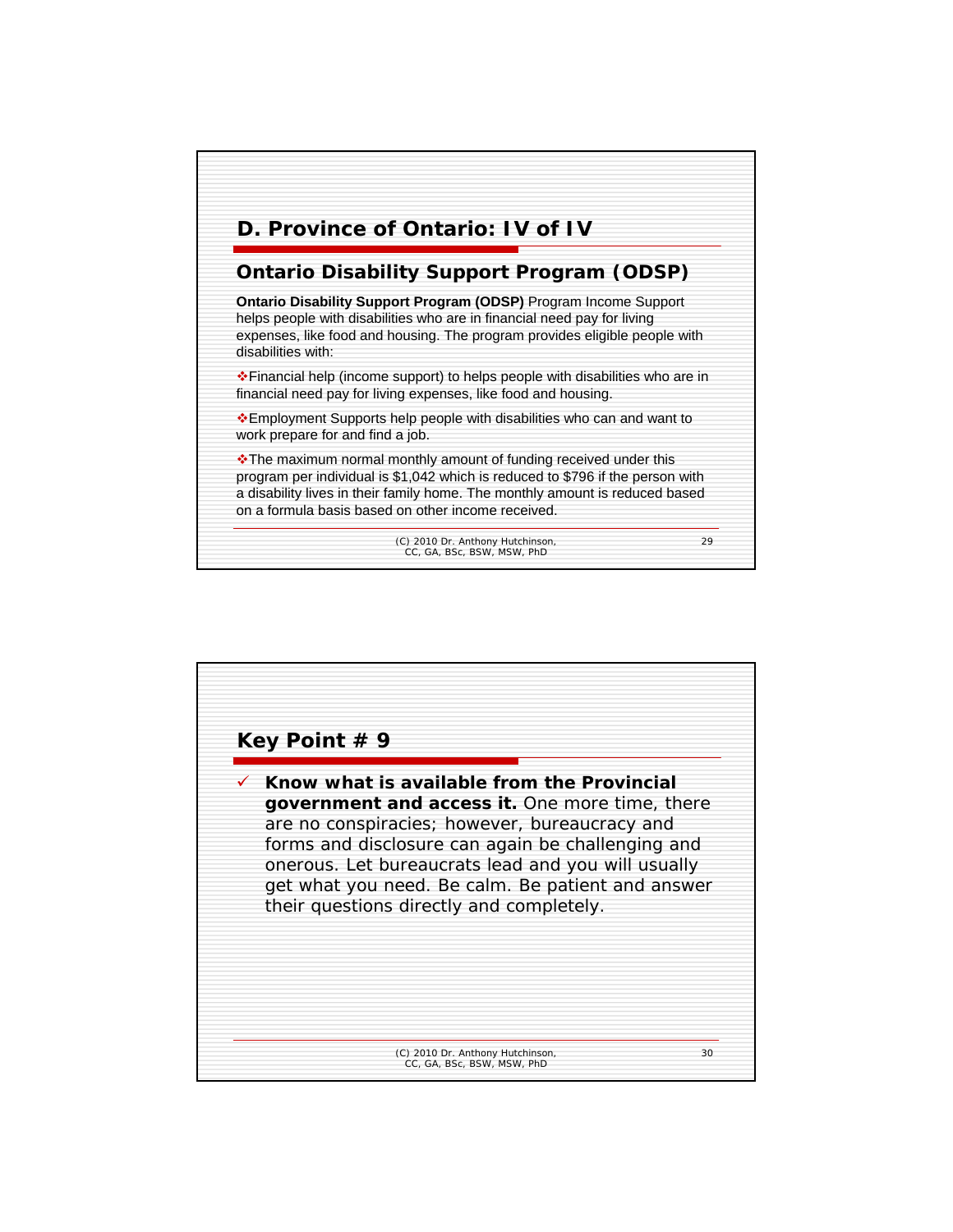![](_page_15_Figure_0.jpeg)

| Final Point $#$ 10                                             |    |
|----------------------------------------------------------------|----|
| $\checkmark$ Consult a professional where appropriate.         |    |
| Lawyers, accountants, financial planners, insurance            |    |
| professionals and others are generally relationship            |    |
| and service-oriented in current business climates.             |    |
| Remember, however, the previous nine points,                   |    |
| especially having your plan and sticking to it and             |    |
| remembering it is all about you. Remember there                |    |
| are generally no conspiracies; but in life, however,           |    |
| most things do come at a cost. On occasion, there              |    |
| are goodwill supports from organizations such as               |    |
| BIAC. While government supports are normally                   |    |
| free-of-charge, government support normally                    |    |
| comes at the price of invasion of your privacy.                |    |
| (C) 2010 Dr. Anthony Hutchinson,<br>CC, GA, BSc, BSW, MSW, PhD | 32 |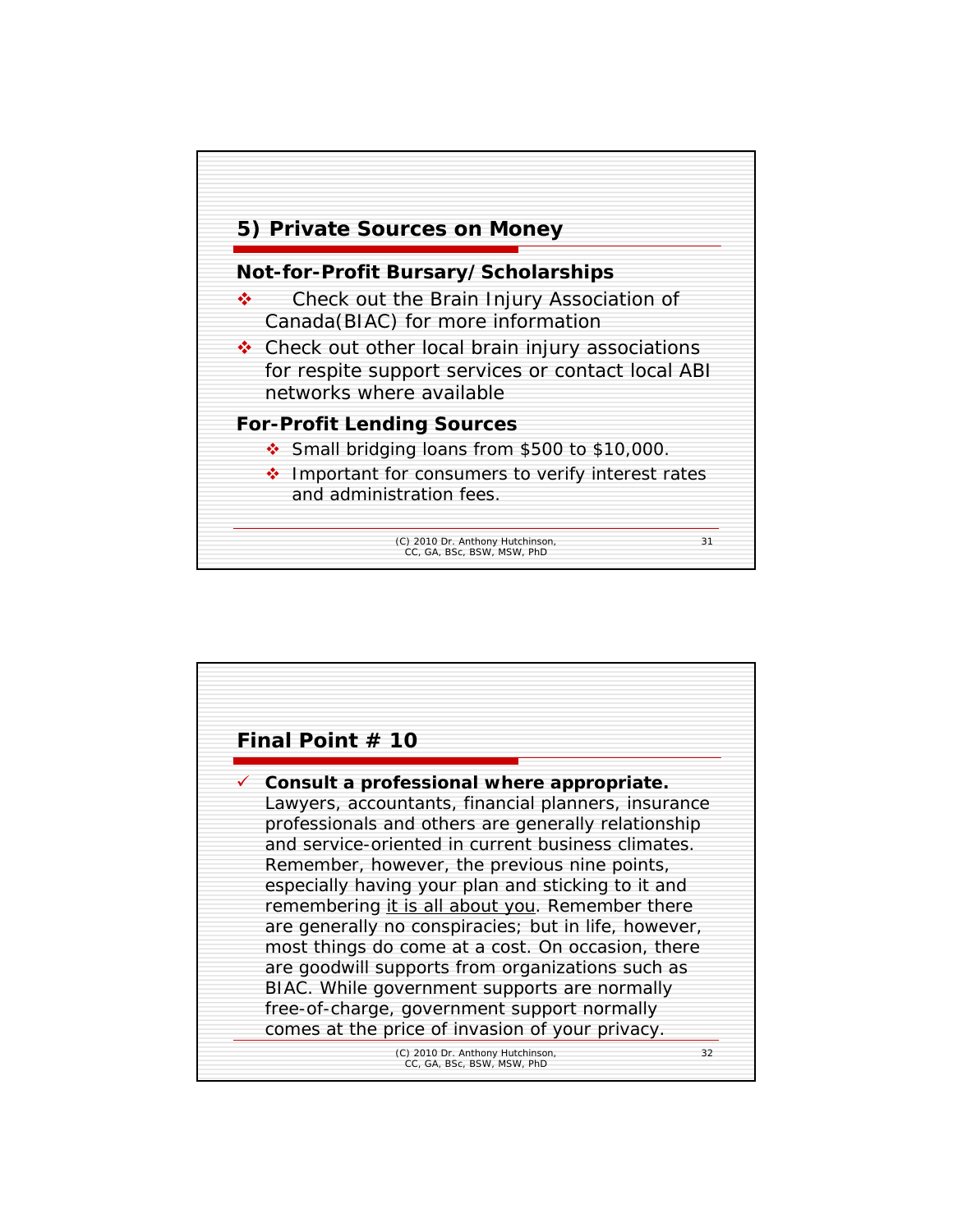![](_page_16_Figure_0.jpeg)

![](_page_16_Figure_1.jpeg)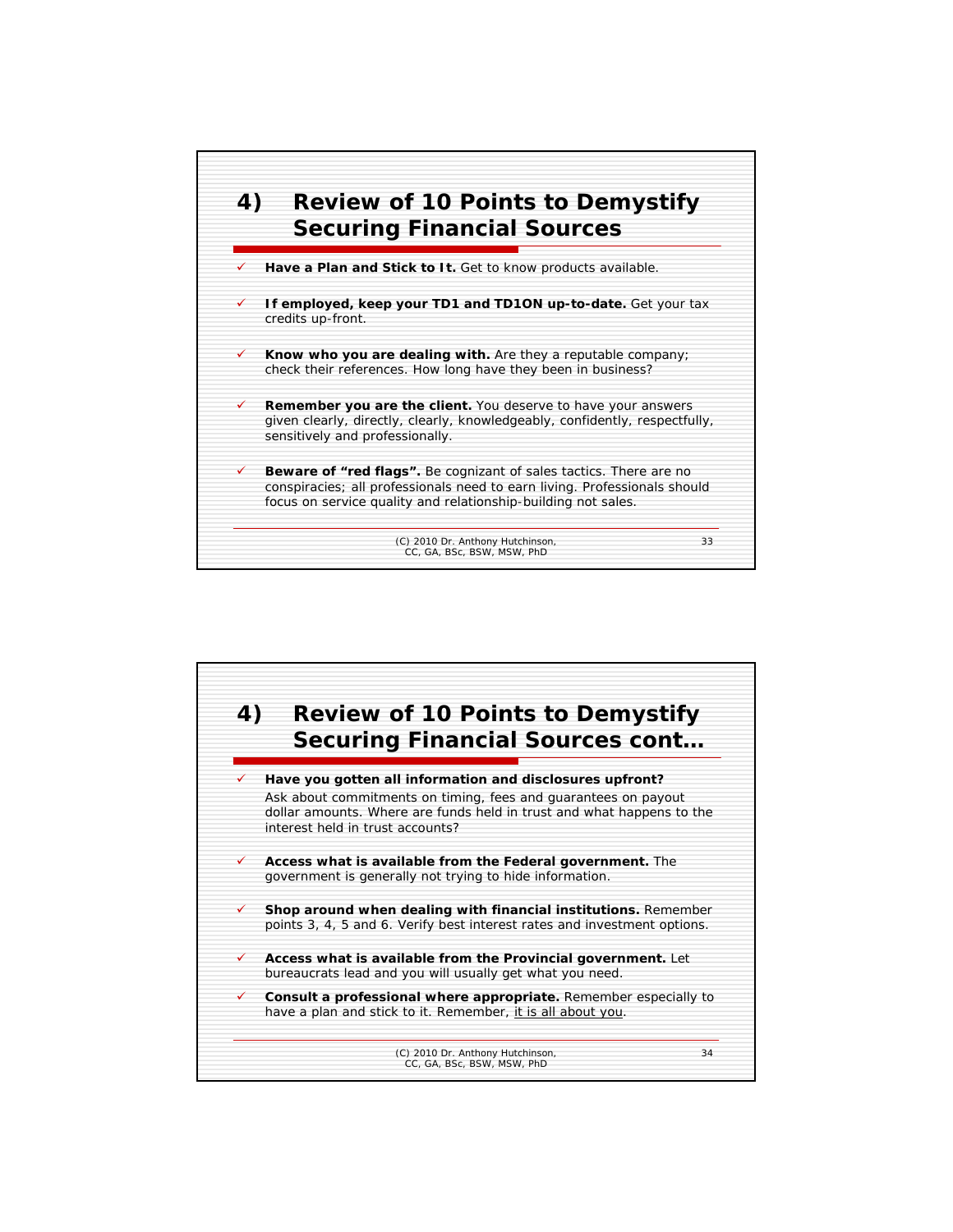|                           | <b>Resources/ References</b>                                                           |  |
|---------------------------|----------------------------------------------------------------------------------------|--|
| <b>Federal Government</b> |                                                                                        |  |
| RDSP: CRA                 |                                                                                        |  |
|                           | http://www.cra-arc.gc.ca/tx/ndvdls/tpcs/rdsp-reei/menu-eng.html                        |  |
| RDSP: HRSDC               |                                                                                        |  |
|                           | http://www.hrsdc.gc.ca/eng/disability_issues/disability_savings/index.shtml            |  |
| TD1 Forms                 |                                                                                        |  |
|                           | http://www.cra-arc.gc.ca/formspubs/frms/td1-eng.html                                   |  |
|                           | <b>Provincial Government</b>                                                           |  |
| <b>ACSD</b>               |                                                                                        |  |
|                           | http://www.children.gov.on.ca/htdocs/English/topics/specialneeds/disabilities/index.as |  |
| px                        |                                                                                        |  |
| <b>SSAH</b>               |                                                                                        |  |
|                           | http://www.children.gov.on.ca/htdocs/English/topics/specialneeds/specialservices/ind   |  |
| ex.aspx                   |                                                                                        |  |
| <b>OSDP</b>               |                                                                                        |  |
|                           | http://www.mcss.gov.on.ca/en/mcss/programs/social/odsp/                                |  |
|                           |                                                                                        |  |

![](_page_17_Figure_1.jpeg)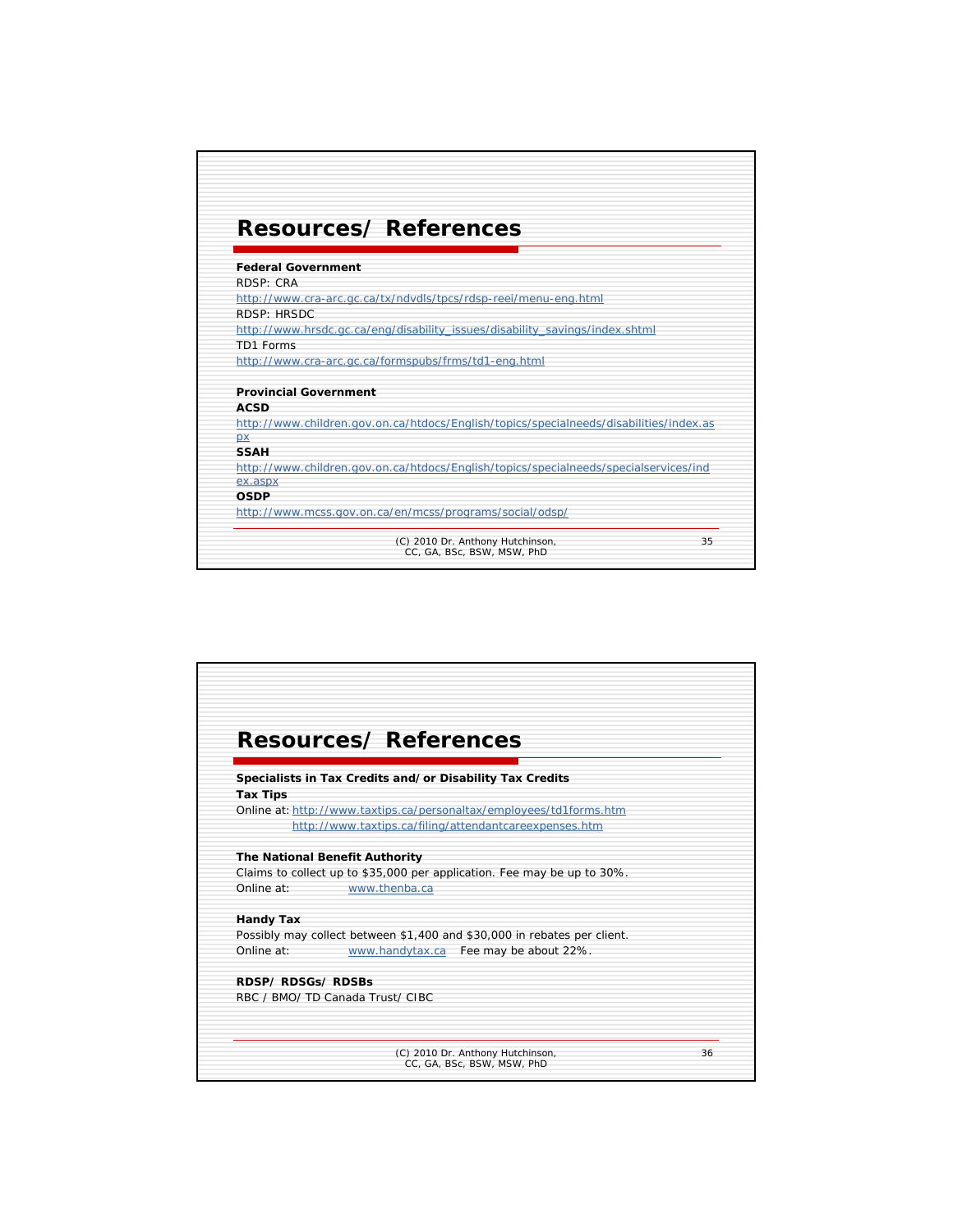![](_page_18_Figure_0.jpeg)

| <b>Bibliography</b>                                                                                                                                                                                                                                                 |    |
|---------------------------------------------------------------------------------------------------------------------------------------------------------------------------------------------------------------------------------------------------------------------|----|
|                                                                                                                                                                                                                                                                     |    |
| Aitken, M., McCarthy, M., Slomine, B., Ding, R. et al. (2009). Family burden after<br>traumatic brain injury in children. Pediatrics, 123:199-206.                                                                                                                  |    |
| DeMatteo, C., Cousins, M., Lin, C., Law, M., Colantonio, A., & Macarthur, C. (2008).<br>Exploring post-injury living environments for children and youth with acquired<br>brain injury. Archives of Physical Medicine and Rehabilitation, 89(9), 1803-1810.         |    |
| Hutchinson, A. & Stuart, C. (2004). The Ryerson-Wellesley Determinants of Health<br>Framework for Urban Youth. Toronto, ON: Wellesley Central Health Corporation.                                                                                                   |    |
| Jacobs, H. (1988). The Los Angeles head injury survey: Procedures and initial<br>findings. Arch Phys Med Rehabil., 69.425-431.                                                                                                                                      |    |
| Kirby, M. (2002). The health of Canadians – The federal role (Volume six:<br>Recommendations for Reform). Final report on the state of the health care<br>system in Canada. Ottawa, ON: The Standing Senate Committee on Social<br>Affairs, Science and Technology. |    |
| (C) 2010 Dr. Anthony Hutchinson,<br>CC, GA, BSc, BSW, MSW, PhD                                                                                                                                                                                                      | 38 |